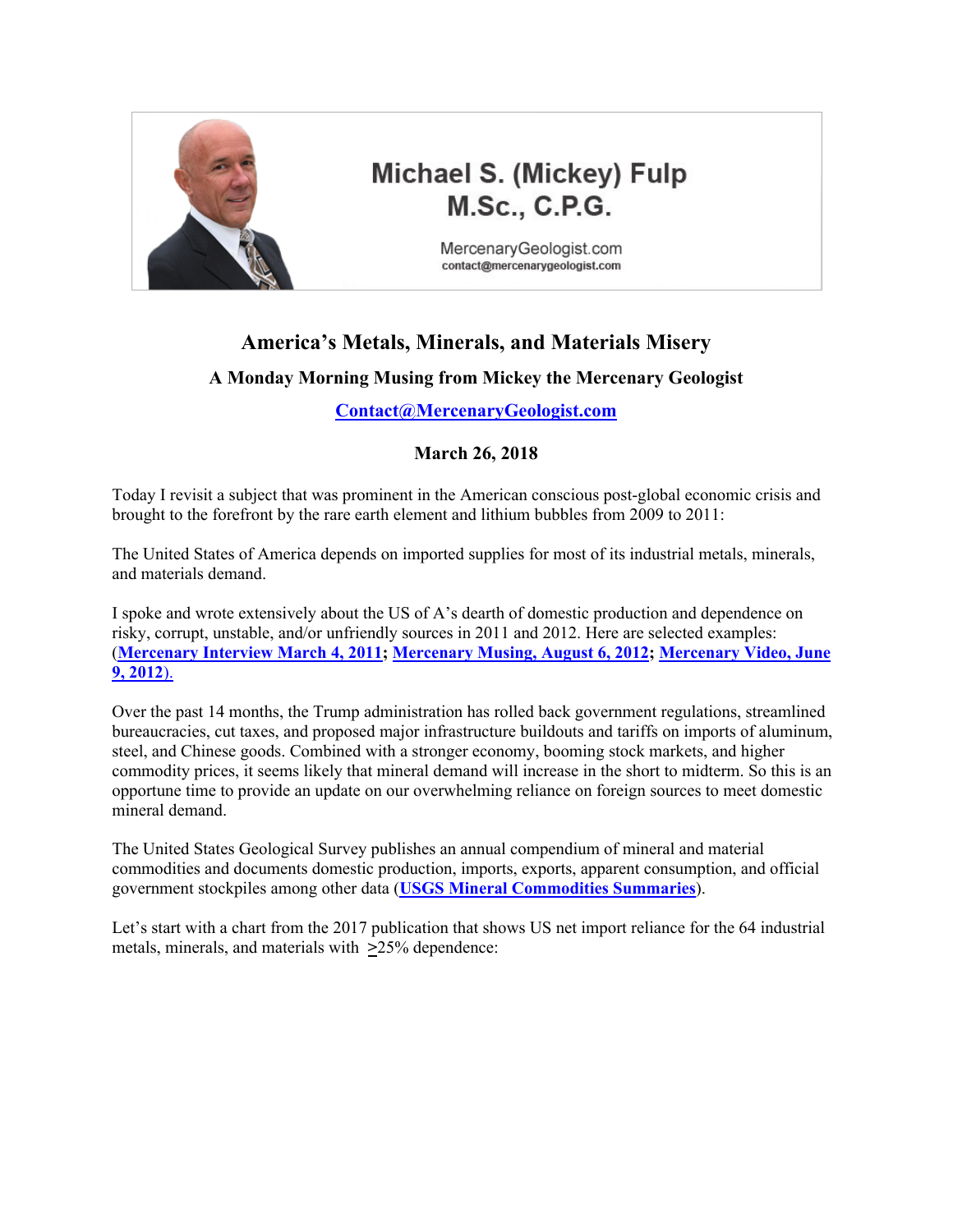## 2017 U.S. NET IMPORT RELIANCE<sup>1</sup>

Commodity ARSENIC (trioxide) ASBESTOS CESIUM **FLUORSPAR** GALLIUM GRAPHITE (natural) **INDIUM** MANGANESE MICA, sheet (natural) NEPHELINE SYENITE NIOBIUM (columbium) QUARTZ CRYSTAL (Industrial) RARE EARTHS **RUBIDIUM** SCANDIUM **STRONTIUM** TANTALUM THALLIUM THORIUM VANADIUM YTTRIUM GEMSTONES **BISMUTH** POTASH TITANIUM MINERAL CONCENTRATES ANTIMONY (oxide) ZINC STONE, dimension RHENIUM ABRASIVES, fused aluminum oxide (crude) ABRASIVES, silicon carbide (crude) **BARITE BAUXITE** TELLURIUM TIN COBALT PEAT DIAMOND (dust, grit, and powder) CHROMIUM PLATINUM SILVER ALUMINUM NICKEL TITANIUM (sponge) **GERMANIUM IODINE** IRON OXIDE PIGMENTS (natural) IRON OXIDE PIGMENTS (synthetic) LITHIUM TUNGSTEN **BROMINE** ZIRCONIUM MINERAL CONCENTRATES ZIRCONIUM MAGNESIUM COMPOUNDS GARNET (Industrial) PALLADIUM MICA, scrap and flake (natural) LEAD **ALUMINA** SILICON COPPER VERMICULITE **PUMICE** FELDSPAR

| Percent     | Major import sources (2013–16) <sup>2</sup>   |
|-------------|-----------------------------------------------|
| 100         | Morocco, China, Belgium                       |
| 100         | Brazil, Russia                                |
| 100         | Canada                                        |
| 100         | Mexico, China, South Africa, Vietnam          |
| 100         | China, Germany, United Kingdom, Ukraine       |
| 100         | China, Mexico, Canada, Brazil                 |
| 100         | Canada, China, France, Republic of Korea      |
| 100         | South Africa, Gabon, Australia, Georgia       |
| 100         | China, Brazil, Belgium, Austria               |
| 100         | Canada                                        |
| 100         | Brazil, Canada, Russia                        |
| 100         | China, Japan, Romania, United Kingdom         |
| 100         | China, Estonia, France, Japan                 |
| 100         | Canada                                        |
| 100         | China                                         |
| 100         | Mexico, Germany, China                        |
| 100         | Brazil, Rwanda, Australia, Canada             |
| 100         | Russia, Germany                               |
| 100         | India, United Kingdom                         |
| 100         | Czechla, Austria, Canada, Republic of Korea   |
| 100         | China, Estonia, Japan, Germany                |
| 99          | Israel, India, Belgium, South Africa          |
| 96          | China, Belgium, Peru                          |
| 92          | Canada, Russia, Israel, Chile                 |
| 91          | South Africa, Australia, Canada, Mozambique   |
| 85          | China, Belgium, Bolivia                       |
| 85          | Canada, Mexico, Peru, Australia               |
| 83          | China, Brazil, Italy, Turkey                  |
| 80          | Chile, Belgium, Germany, Poland               |
| $*75$       | China, Canada, France                         |
| $*75$       | China, Netherlands, South Africa, Romania     |
| $*75$       | China, India, Mexico, Morocco                 |
| $\times 75$ | Jamalca, Brazil, Guinea, Guyana               |
| $*75$       | Canada, China, Belgium, Philippines           |
| 75          | Peru, Indonesia, Malaysia, Bolivia            |
| 72          | Norway, China, Japan, Finland                 |
| 71          | Canada                                        |
| 70          | China. Ireland, Russia, Romania               |
| 69          | South Africa, Kazakhstan, Russia              |
| 68          | South Africa, Germany, United Kingdom, Russia |
| 62          | Mexico, Canada, Peru, Poland                  |
| 61          | Canada, Russia, United Arab Emirates, China   |
| 59          | Canada, Norway, Australia, Russia.            |
| 53          | Japan, China, Kazakhstan, Ukraine             |
| -50         | China, Belgium, Russia, Germany               |
| >50         | Chile, Japan                                  |
| $*50$       | Cyprus, Spain, France, Austria                |
| $*50$       | China, Germany, Canada, Brazil                |
| $*50$       | Chlie, Argentina, China                       |
| $*50$       | China, Canada, Bolivia, Germany               |
| $-50$       | Israel, China, Jordan                         |
| $=50$       | South Africa, Australia, Senegal              |
| $-50$       | China, Germany, Japan                         |
| 47          | China, Canada, Australia, Brazil              |
| 46          | Australia, India, South Africa, China         |
| 45          | South Africa, Russia, Italy, United Kingdom   |
| 42          | Canada, China, India, Finland                 |
| 40          | Canada, Republic of Korea, Mexico, India      |
| 37          | Australia, Suriname, Brazil, Jamaica          |
| 35          | Russia, Brazil, Canada, China                 |
| 33          | Chile, Canada, Mexico                         |
| 30          | Brazil, South Africa, China, Zimbabwe         |
| 27          | Greece, Iceland, Mexico                       |
| 26          | Turkey, Mexico, Spain                         |
|             |                                               |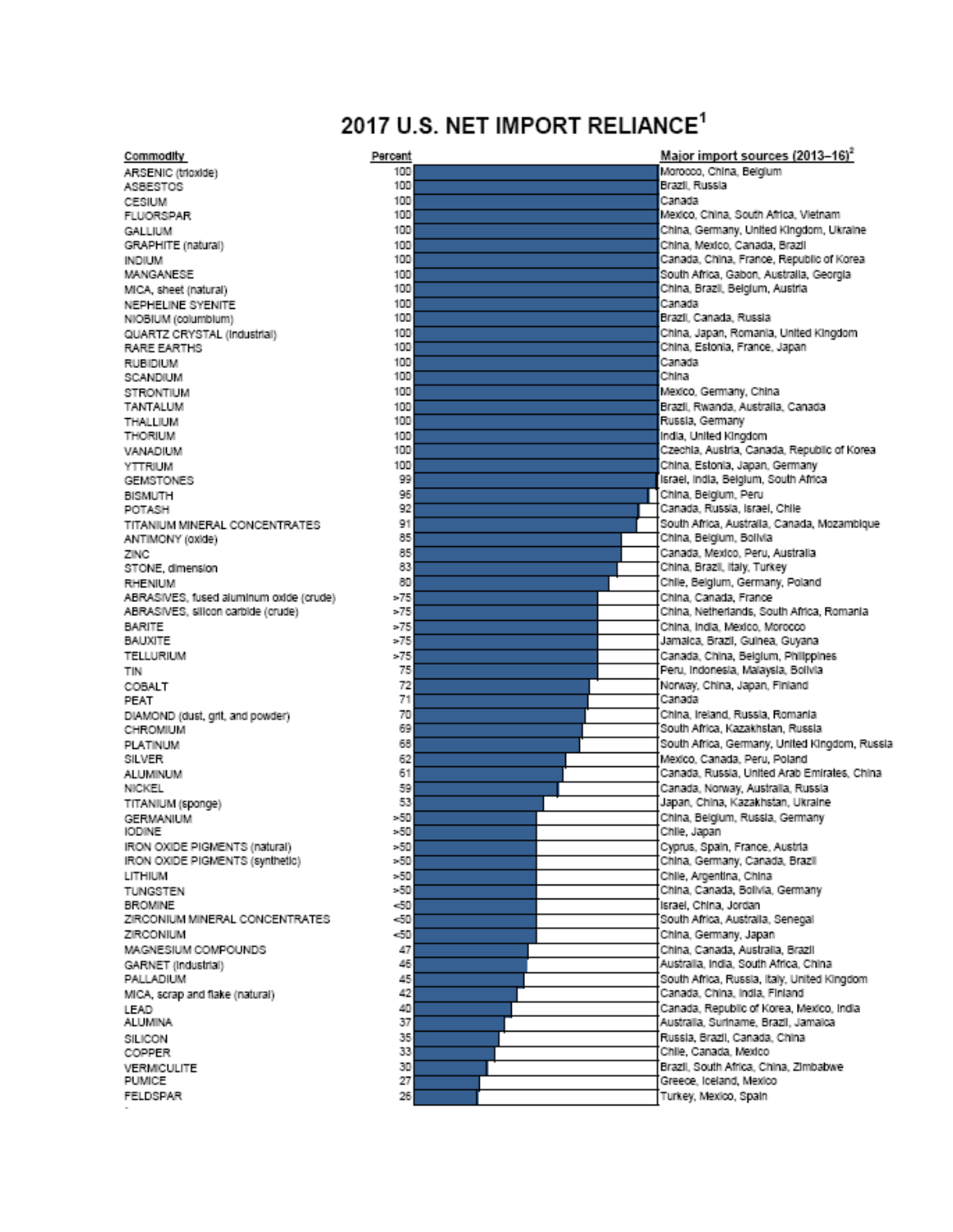From the chart and footnote listings in **[the USGS document](https://minerals.usgs.gov/minerals/pubs/mcs/2018/mcs2018.pdf)**:

- The US imports 100% of 21 mineral commodities, 50% or more of 29, and more than 25% of another 14.
- The country imports less than 25% of apparent consumption for the following 17 materials: beryllium, cadmium, cement, industrial diamonds, gypsum, iron and steel, iron and steel slag, lime, magnesium metal, fixed nitrogen-ammonium, perlite, phosphate rock, construction sand and gravel, salt, crushed stone, sulfur, and talc.
- The US of A is a net exporter of 16 commodities: metallic abrasives, boron, clays, diatomite, gold, helium, iron and steel scrap, iron ore, kyanite, molybdenum, industrial sand and gravel, selenium, soda ash, titanium dioxide pigment, wollastonite, and zeolites.

The 2017 United States net import reliance data for 97 minerals is summarized in the following table:

| <b>Net Import Reliance</b> |    |  |  |  |  |  |  |
|----------------------------|----|--|--|--|--|--|--|
| 100%                       | 21 |  |  |  |  |  |  |
| 75% - 99%                  | 14 |  |  |  |  |  |  |
| 50% - 74%                  | 15 |  |  |  |  |  |  |
| 25% - 49%                  | 14 |  |  |  |  |  |  |
| 1% - 24%                   | 17 |  |  |  |  |  |  |
| <b>Net Exporter</b>        | 16 |  |  |  |  |  |  |

Americans should be concerned not only because of our dependence on other countries for the majority of essential industrial commodities but also because of some of the countries that we are most dependent on.

Let's look at countries that are unfriendly, unstable, and**/**or corrupt and the number of materials for which we import a quarter or more (25%) of annual demand:

- China is our primary, secondary or tertiary source for 31 commodities, mainly specialty metals and industrial minerals with small markets.
- Russia is an important source for 12 commodities, including five major metals and one major agricultural mineral.
- South Africa is the largest supplier of six major metals and a significant supplier of two industrial minerals.
- Other countries with high geopolitical risk that supply one or more minerals include Bolivia, Gabon, Georgia, Guinea, Kazakhstan, Mozambique, Philippines, Rwanda, Senegal, and Ukraine.

The United States, despite being >25% dependent on foreign sources for 64 materials, holds strategic stockpiles of only 14.

The National Defense Stockpile (NDS) is the government program designed to be America's insurance policy for commodities in times of national emergency. Its primary mandate is to eliminate or reduce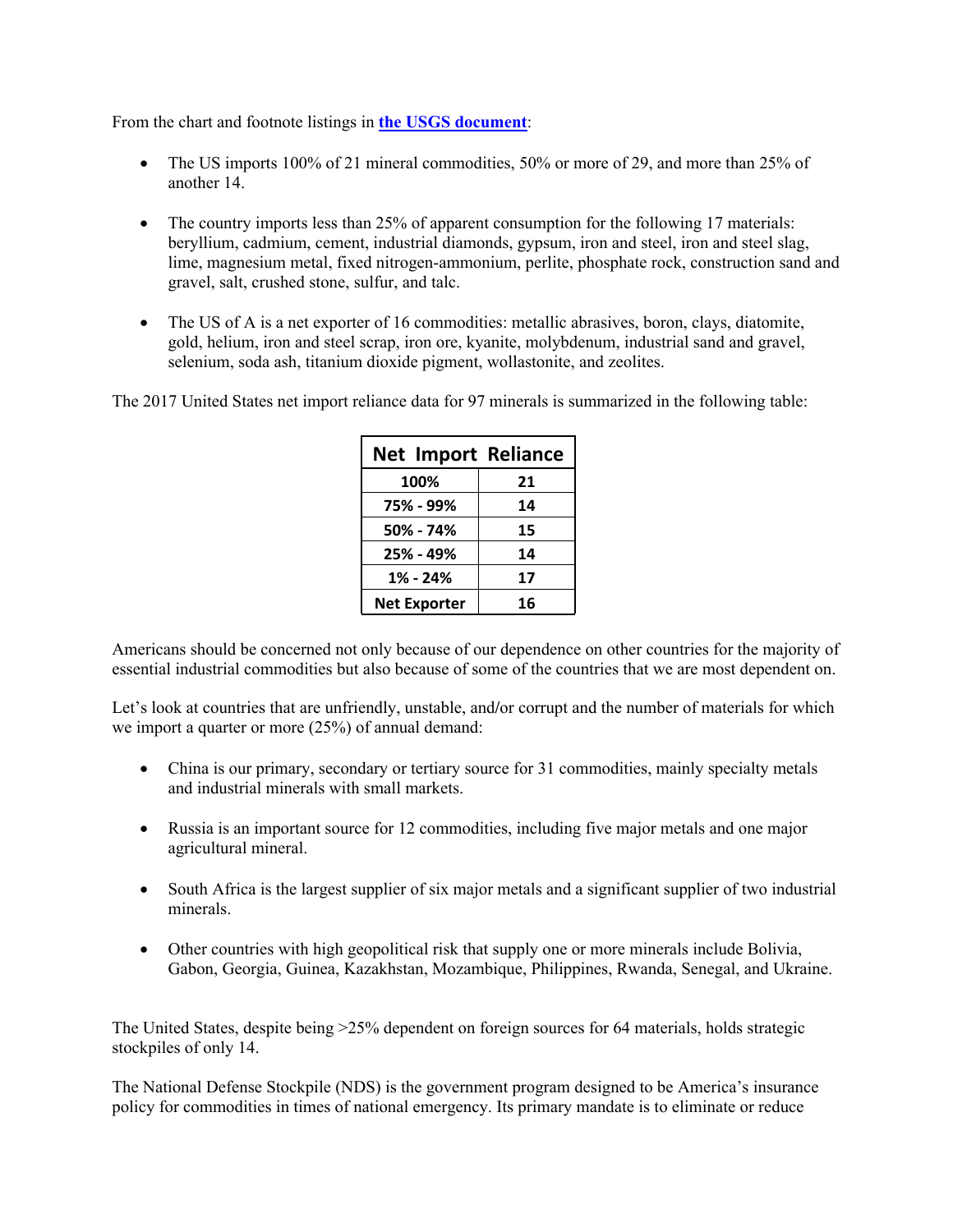dangerous and costly dependence on foreign nations for strategic and critical mineral resources during disruption of supplies. Stockpiled materials must meet three distinct criteria:

- They must be essential for the common defense, whether for the military or industry.
- Materials must be insufficiently available in the United States.
- All materials must have the distinct capability of actually being stockpiled.

Let's review the 100-year history of United States mineral stockpile policy to facilitate understanding of the present supply situation:

During and after our entry into World War I, it became apparent that the United States was deficient in many strategic minerals. In 1917, the War Industries Board recommended that future materials problems should be anticipated and ameliorated in advance.

In 1922, the Army and Navy Munitions Board was established by the War Department to plan for industrial mobilization and procurement of munitions and supplies. It established a list of 14 strategic minerals where supply was wholly or substantially dependent on foreign sources and an additional 15 critical minerals that were available to some degree from domestic sources. But there was no procurement of these 29 strategic minerals.

In 1938-1939, two Congressional acts resulted in an authorization of \$100 million for a stockpile of 42 strategic and critical raw materials. However at the beginning of World War II, only \$54 million had been purchased.

America's strong industrial and manufacturing base was fully mobilized to support the war effort in 1942. Massive quantities of ferroalloys, manganese, tin, natural rubber, and other materials were imported and stockpiled. Of 15 materials in the stockpile, only three were produced domestically. The USGS and Bureau of Mines were tasked with exploring, developing, and producing domestic sources of and substitutes for critical minerals. These evaluations resulted in many new mineral discoveries and mines.

Immediately after the war, Congress passed the Strategic and Critical Minerals Stockpiling Act of 1946. The act was designed to "prevent a dangerous and costly dependence of the United States on foreign nations for supplies of these materials in times of national emergency".

The Act funded a program to procure five years of supply based on estimated wartime consumption. It also encouraged development of domestic sources with government buying programs, credits, grants, and subsidies. By the beginning of the Korean War in 1952, stockpile objectives consisted of 75 commodities with a value of \$8.9 billion. It grew to \$10.4 billion in1956.

Based on assumptions by military war planners of short nuclear wars versus longer-lived conventional wars, the program was reduced to three years supply in 1958, and 63 of 75 stockpiled materials were declared in excess. In 1962, the value of these materials was \$7.7 billion with only \$3.4 billion required under then current war scenarios.

Due to worldwide base metal shortages, the government reduced the inventory by \$1.6 billion by the end of 1965 via sales of antimony, cadmium, copper, lead, and zinc to support domestic industries. Meanwhile, the strategic and critical list had grown to 89 materials.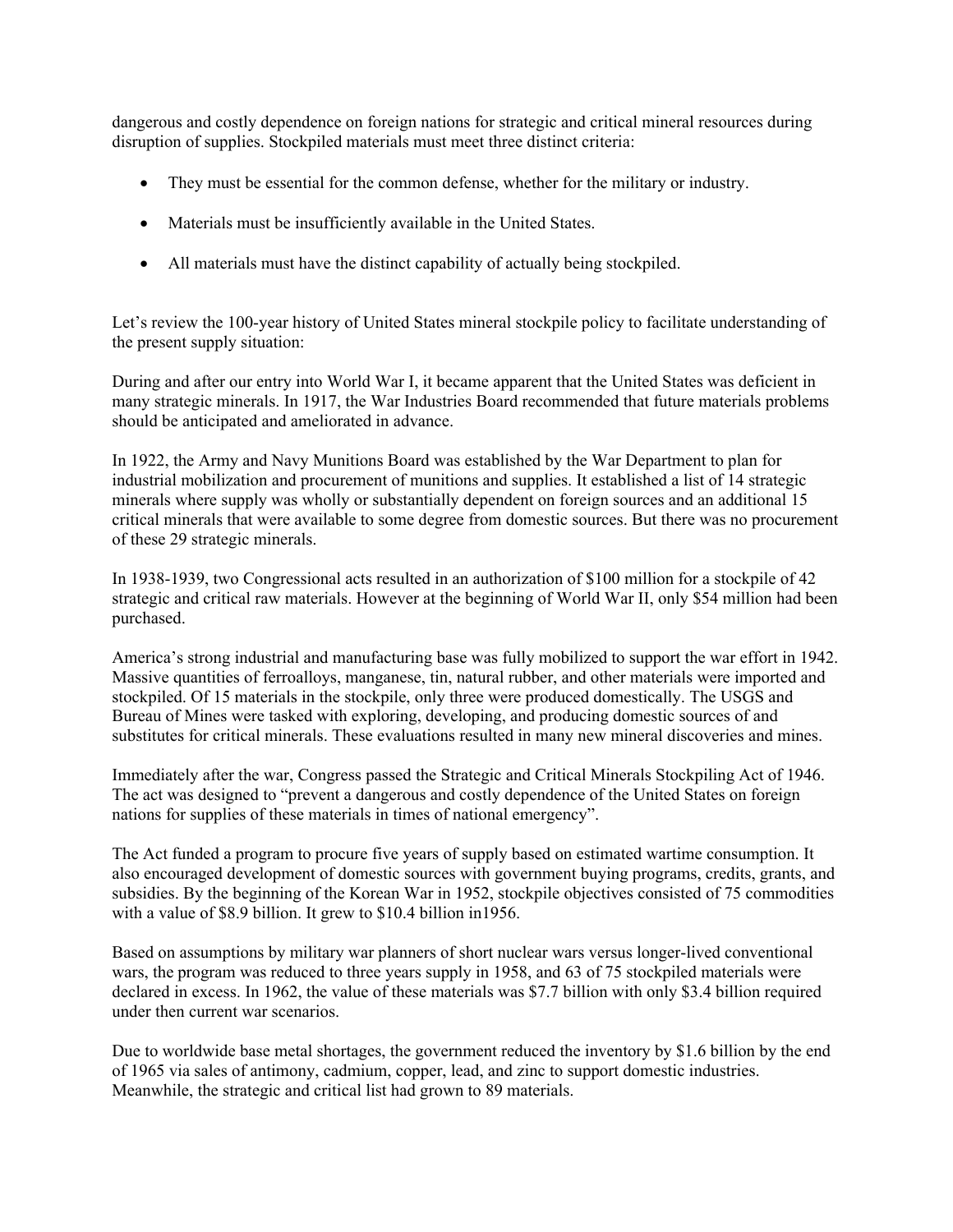The stockpiling requirement was reduced to one year supply in 1970 to pay off federal budget deficits and then was changed back to a three-year goal by an Act of Congress in 1979. That act specifically prohibited using stockpile sales to reduce budget deficits.

In the early 1980s, the world was in recession, the US metals mining industry was in decline, and the stockpile was maintained. Between 1984 and 1994, it was upgraded by replacing chromite and manganese ores with ferrochrome and ferromanganese alloys and paid for by disposal of excess materials.

In 1988, management of the stockpile was transferred from the Federal Emergency Management Agency (FEMA) to the Department of Defense (DOD). Concurrent with the collapse of communism in 1989 that culminated in dissolution of the Soviet Union in late 1991, the DOD reevaluated its war scenarios and decided "to modernize the stockpile".

This decision led to a paradigm shift in the National Defense Stockpile.

By 1992, the DOD was viewing foreign suppliers as more reliable, downsizing the military, requesting less budget money to maintain the stockpile, and lobbying to sell many stockpiled minerals to offset post-Cold War defense budget reductions. Congress approved sales of 26 minerals including cobalt, chromium, manganese, and platinum; i.e., four commodities where we were almost wholly dependent on imports from notoriously unstable countries in southern Africa and post-Soviet, crime-ridden Russia.

During the Clinton and Bush Jr administrations from 1993 to 2005, most of the remaining stockpiles were sold off to fund military benefits, health care, and retirement, war monument programs, minting of commemorative silver coins, and the general treasury to the tune of \$5.9 billion.

In 1994, the National Defense Stockpile of 91 strategic minerals and materials contained only 55% of the three-year supply required by the 1979 act, with a total value of \$8.9 billion versus the \$16.1 billion earmarked.

In 1997, the Defense Department once again planned for one-year wars thus enabling stockpile sales to continue unabated:

- In 1999, the earliest year for which annual reports are easily obtainable, the stockpile consisted of 40 minerals and materials with a market value of \$3.5 billion.
- In 2001, the stockpile consisted of 33 minerals and materials with a market value of \$2.5 billion.
- In 2006, the stockpile consisted of 22 minerals with a market value of \$1.6 billion.
- In 2011, the stockpile consisted of 14 minerals with a market value of \$1.4 billion.

The end of fiscal year 2016 (September 30) is the latest posted annual report from the **[National Defense](http://www.dla.mil/HQ/Acquisition/StrategicMaterials/Reports.aspx)  [Stockpile Center](http://www.dla.mil/HQ/Acquisition/StrategicMaterials/Reports.aspx)** documenting individual commodities and overall value of the stockpile. At that time, the strategic and critical stockpile contained 18 minerals and materials with a market value of less than \$1.2 billion.

Note that for my count of 18, I grouped various stockpiled materials for specific elements (e.g., three chromium products), "columbium" (Nb) metal and ferroniobium alloy, and the platinum group metals (Pt and various alloys).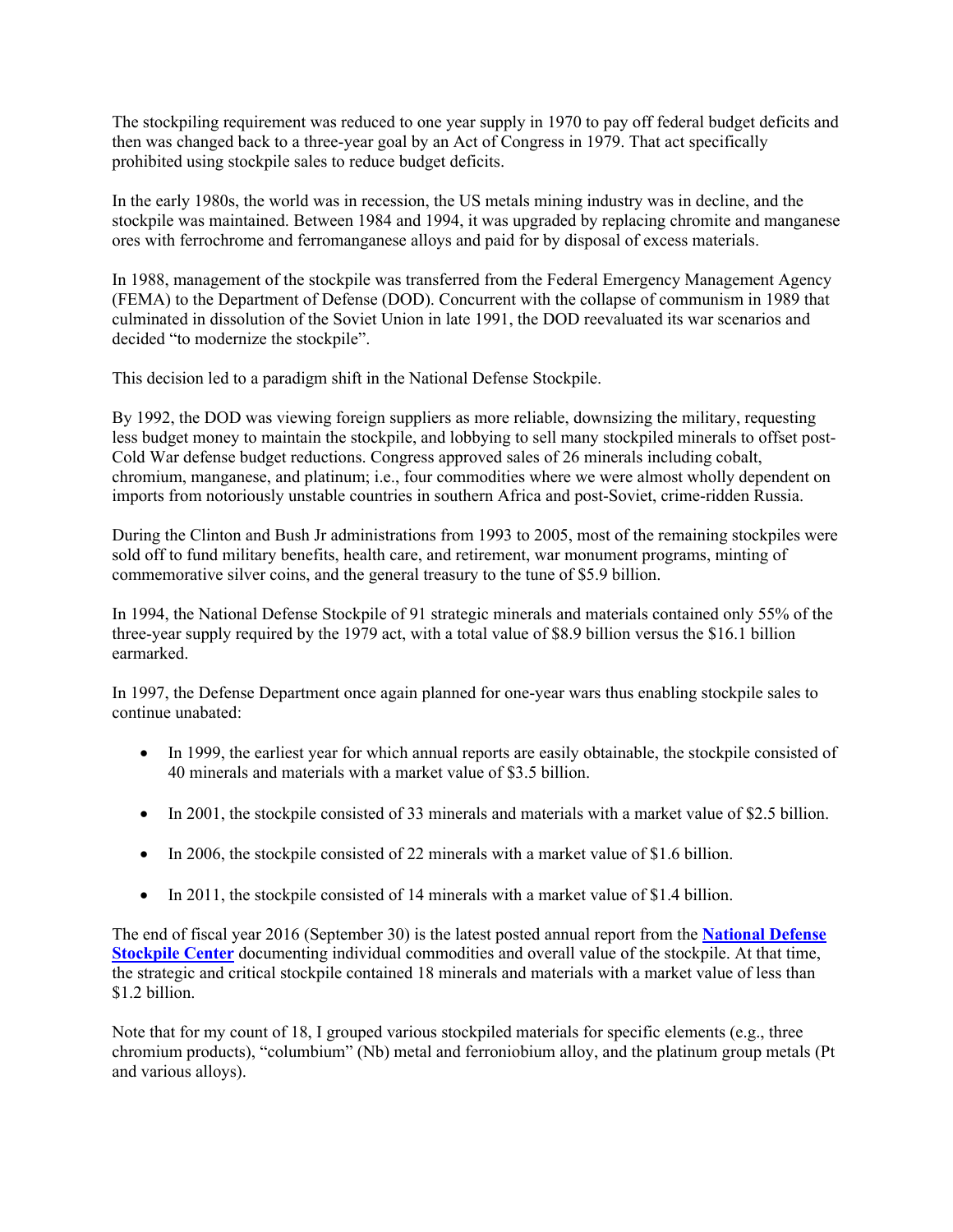The 2016 stockpile list also shows surplus materials offered for sale:

| Thventory Quantities and Market value as of september 50, 2010 (Millions of Donars) |                                         |                                             |               |          |  |
|-------------------------------------------------------------------------------------|-----------------------------------------|---------------------------------------------|---------------|----------|--|
| <b>Material</b>                                                                     | Unit                                    | Total Inventory Avail For Sale Market Value |               |          |  |
| Beryl                                                                               |                                         | 1                                           |               | \$0.00   |  |
| Beryllium Metal Vac Cast                                                            |                                         | 7                                           | $15^{\wedge}$ | \$2.64   |  |
| Beryllium Metal HPP                                                                 |                                         | 72                                          | $15^{\wedge}$ | \$26.05  |  |
| Beryllium Rods                                                                      |                                         | 13                                          |               | \$0.01   |  |
| Beryllium Structerd Powder                                                          |                                         | 8,927                                       |               | \$3.58   |  |
| Chromium - Ferro High Carbon                                                        |                                         | 63,231                                      | 23,500*       | \$68.98  |  |
| Chromium - Ferro Low Carbon                                                         |                                         | 33,884                                      | 23,500*       | \$76.76  |  |
| Chromium Metal-combo electro & alumin                                               | ST                                      | 4,304                                       | 200           | \$33.93  |  |
| Cobalt<br>LB Co                                                                     |                                         | 663,709                                     |               | \$8.43   |  |
| Columbium Metal Ingots                                                              | LB Cb                                   | 22,156                                      |               | \$0.97   |  |
| Ferroniobium                                                                        | LB                                      | 129,961                                     |               | \$1.65   |  |
| Germanium Metal                                                                     | kg                                      | 13,364                                      |               | \$22.70  |  |
| Germanium Scrap                                                                     | kg                                      | 834                                         |               | \$1.13   |  |
| Germanium Wafers                                                                    | ΕA                                      | 101,899                                     |               | \$7.65   |  |
| Inconel 718                                                                         | LB                                      | 535                                         |               | \$0.00   |  |
| Lithium Ion - LCO                                                                   | kg                                      | 241                                         |               | \$0.36   |  |
| Lithium Ion - LNCA                                                                  | kg                                      | 990                                         |               | \$1.31   |  |
| Lithium Ion - MCMB                                                                  |                                         | 1,266                                       |               | \$1.35   |  |
| Manganese - Ferro High Carbon                                                       | ST                                      | 263,056                                     | 50,000        | \$185.94 |  |
| Manganese - Metallurgical Grade Ore                                                 |                                         | 322,025                                     |               | \$0.63   |  |
| Mercury                                                                             | LB                                      | 9,781,604                                   |               | \$307.24 |  |
| Plastic Bonded Explosive (TATB)                                                     | LB                                      | 2,400                                       |               | \$0.31   |  |
| Platinum                                                                            | Tr Oz                                   | 8,380                                       |               | \$9.98   |  |
| Platinum - Iridium                                                                  | Tr <sub>Oz</sub>                        | 489                                         |               | \$0.27   |  |
| Platinum - Palladium                                                                | Tr Oz                                   | 0                                           |               | \$0.00   |  |
| Palladium Group Alloys - PD-CO Wire                                                 | Tr Oz                                   | 4                                           |               | \$0.00   |  |
| Platinum Group Compounds - Iridium Allo                                             | LВ                                      | 46                                          |               | \$0.08   |  |
| Quartz Crystals                                                                     | LB                                      | 15,759                                      |               | \$0.00   |  |
| Tantalum Carbide Powder                                                             | LB Ta                                   | 3,777                                       |               | \$0.35   |  |
| Tantalum Metal Scrap                                                                | LB                                      | 186                                         |               | \$0.02   |  |
| Tantalum Metal Scrap - Drum Alloy                                                   | LB                                      | 3                                           |               | \$0.00   |  |
| Tin                                                                                 | MT                                      | 4.041                                       |               | \$76.39  |  |
| Titanium Alloy Scrap                                                                | LB                                      | 155                                         |               | \$0.00   |  |
| Tungsten Metal Powder                                                               | $\mathop{\rm LB}\nolimits{\mathcal{W}}$ | 275,738                                     |               | \$4.20   |  |
| Tungsten Ores & Concentrates                                                        | LB W                                    | 25,656,528                                  |               | \$295.31 |  |
| Yttrium Oxide                                                                       | kg                                      | 8,800                                       |               | \$0.13   |  |
| Zinc                                                                                | ST                                      | 7.993                                       |               | \$14.49  |  |
|                                                                                     |                                         |                                             |               |          |  |
| Total Inventory Market Value:                                                       | \$1,152.83                              |                                             |               |          |  |

Inventory Quantities and Market Value as of Sentember 30, 2016 (Millions of Dollars)

In fiscal year 2014, the National Defense Stockpile Center had outstanding orders to purchase Cd-Zn-Te substrate materials, ferroniobium alloy, Li-ion precursors, plastic explosives, and yttrium oxide. Those orders have now been filled except for Cd-Zn-Te substrate.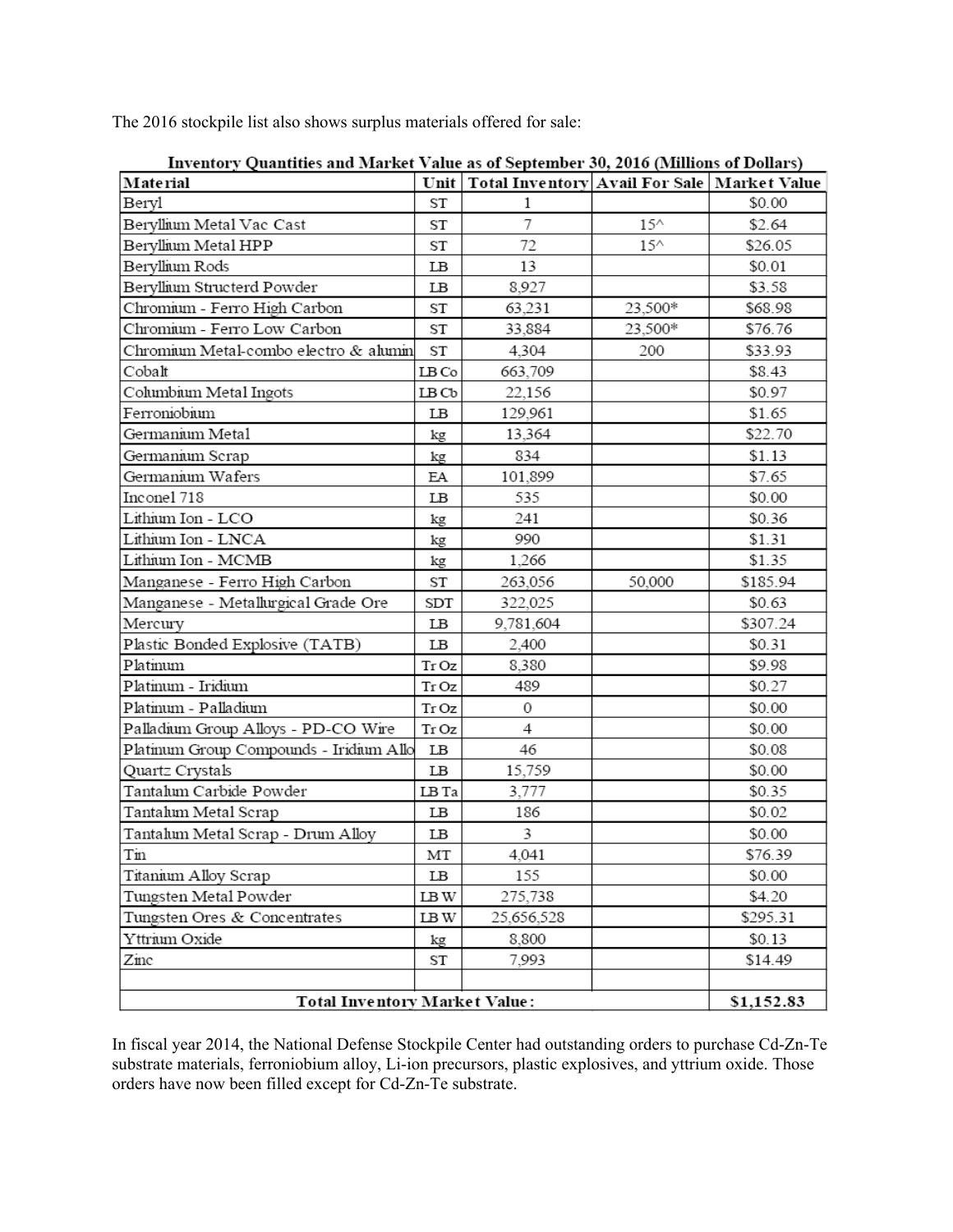In fiscal year 2018, the NDSC has orders to accumulate boron carbide, carbon fiber, europium, germanium, tantalum, tungsten-rhenium metal, and silicon carbide fiber.

Now let's do a comparative analysis of the USGS chart and the 2016 NDSC table:

The 2016 National Defense Stockpile holds 14 of the 64 mineral commodities that are on the USGS' chart with >25% net import reliance; it holds one with <25% import dependence (Be); and one that was declared toxic by the EPA in 2001 (Hg), and discontinued as part of the USGS import reliance compilation.

Note that I have eliminated Inconel (Ni-Cr-Nb-Mo superalloy) and plastic explosives in this discussion.

- The US government is selling two stockpiled metals for which we are significantly reliant on imports from unstable or unfriendly sources: chromium at 69%, sourced from South Africa, Russia, and Kazakhstan; and manganese at 100%, sourced from South Africa, Gabon, and Georgia, plus Australia.
- Of the 21 minerals for which we are 100% import dependent, five are held in the stockpile: niobium, manganese (selling), quartz crystals, tantalum, and yttrium.
- Of the 31 for which we are dependent on China as the first, second, or third largest supplier, seven are stockpiled: cobalt, germanium, lithium, quartz crystals, titanium, tungsten, and yttrium.
- Of the nine for which we are dependent on Russia as the first, second, or third largest source, three are stockpiled: chromium (selling), germanium, and niobium.
- Of the 10 for which we are strongly dependent on South Africa as a major source, there are stockpiles of four: chromium (selling), manganese (selling), platinum, and titanium.

The import dependence of the United States of American for major and minor industrial mineral resources is alarming. Moreover, many essential minerals are sourced from countries with geopolitically risky, unfriendly, unreliable, unstable, and**/**or corrupt, fascist governments. These countries include China, Russia and its former Soviet satellites, those in southern Africa, and select countries in other parts of the Third World.

The National Defense Stockpile is designed to ameliorate US vulnerability on foreign sources if geopolitical events disrupt or cut off access to strategic and critical minerals. That said, the stockpile is now geared for short duration wars imagined by Department of Defense gamers.

It is apparent the DOD has little to no concern for industries that would not be involved directly or peripherally in an armed conflict.

To illustrate these myopic military views, the NDS is currently selling two major steel-making alloys of which we are 100% import reliant on South Africa, Kazakhstan, and Russia in one instance (ferrochromium) and South Africa, Gabon, Georgia, plus Australia in the other (ferromanganese).

That seems a recipe for disaster and in my opinion, our current situation is untenable.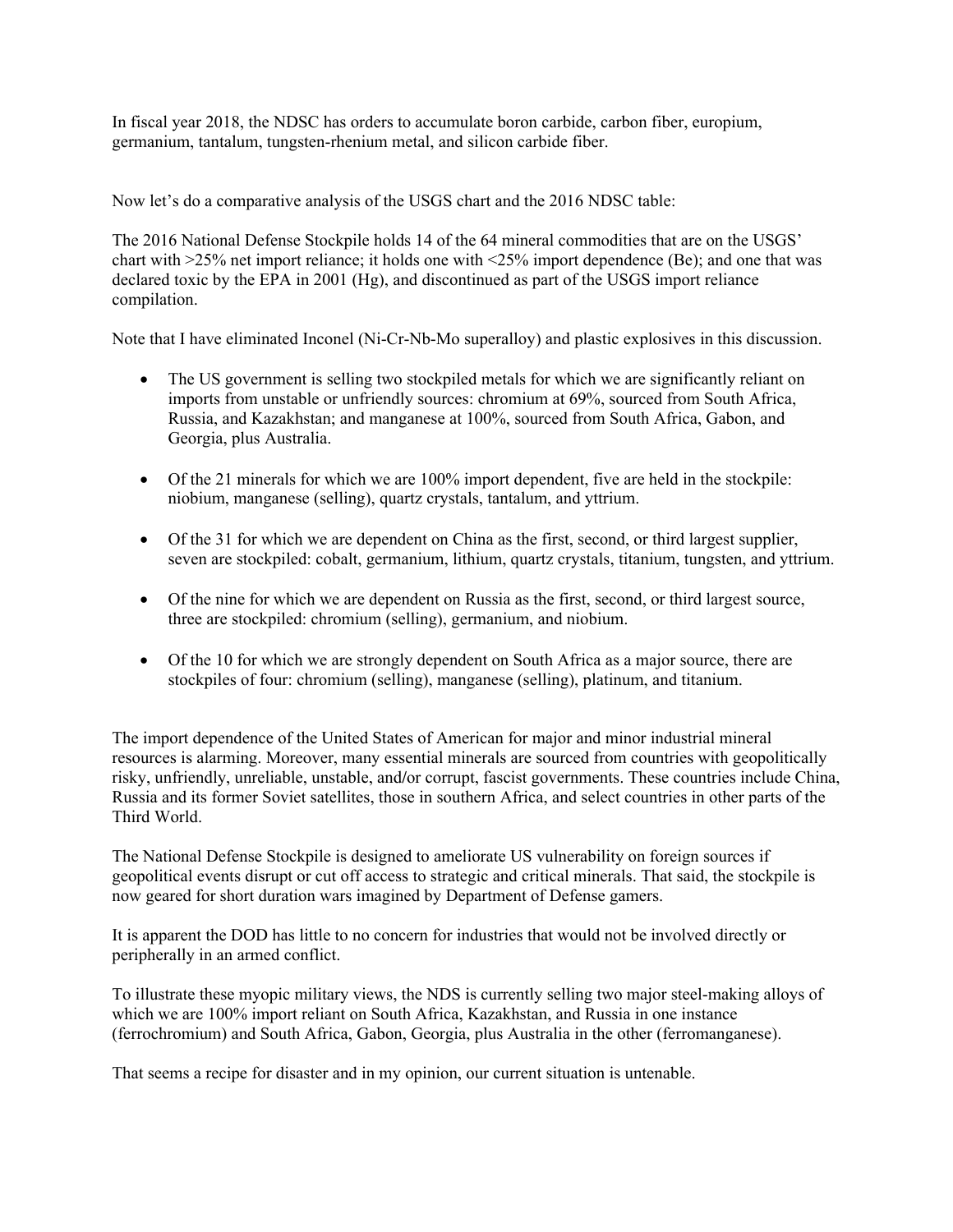That said, I am hopeful that President Trump's rollback of onerous regulations, reduction of bloated bureaucracies, reinstatement of lands in the Western US to mineral entry, and streamlining of permitting and development processes will continue to lead to a stronger market economy and help revive domestic extractive mineral and energy industries as the coming bull market for commodities develops.

Ciao for now,

Mickey Fulp Mercenary Geologist



**Acknowledgment:** Troy McIntyre is the research assistant for **[MercenaryGeologist.com.](http://mercenarygeologist.com/)** I thank Jim Kennedy, Three Consulting. St. Louis, Missouri, for suggesting I revisit this important issue.

The **[Mercenary Geologist Michael S. "Mickey" Fulp](http://www.mercenarygeologist.com/)** is a Certified Professional [Geologist](http://www.miningcompanyreport.com/index.htm) with a B.Sc. Earth Sciences with honor from the University of Tulsa, and M.Sc. Geology from the University of New Mexico. Mickey has 35 years experience as an exploration geologist and analyst searching for economic deposits of base and precious metals, industrial minerals, uranium, coal, oil and gas, and water in North and South America, Europe, and Asia.

Mickey worked for junior explorers, major mining companies, private companies, and investors as a consulting economic geologist for over 20 years, specializing in geological mapping, property evaluation, and business development. In addition to Mickey's professional credentials and experience, he is highaltitude proficient, and is bilingual in English and Spanish. From 2003 to 2006, he made four outcrop ore discoveries in Peru, Nevada, Chile, and British Columbia.

Mickey is well-known and highly respected throughout the mining and exploration community due to his ongoing work as an analyst, writer, and speaker.

#### Contact: **[Contact@MercenaryGeologist.com](mailto:Contact@mercenarygeologist.com)**

**Disclaimer and Notice**: I am not a certified financial analyst, broker, or professional qualified to offer investment advice. Nothing in any report, commentary, this website, interview, and other content constitutes or can be construed as investment advice or an offer or solicitation or advice to buy or sell stock or any asset or investment. All of my presentations should be considered an opinion and my opinions may be based upon information obtained from research of public documents and content available on the company's website, regulatory filings, various stock exchange websites, and stock information services, through discussions with company representatives, agents, other professionals and investors, and field visits. My opinions are based upon information believed to be accurate and reliable, but my opinions are not guaranteed or implied to be so. The opinions presented may not be complete or correct; all information is provided without any legal responsibility or obligation to provide future updates. I accept no responsibility and no liability, whatsoever, for any direct, indirect, special, punitive, or consequential damages or loss arising from the use of my opinions or information. The information contained in a report, commentary, this website, interview, and other content is subject to change without notice, may become outdated, and may not be updated. A report, commentary, this website, interview,